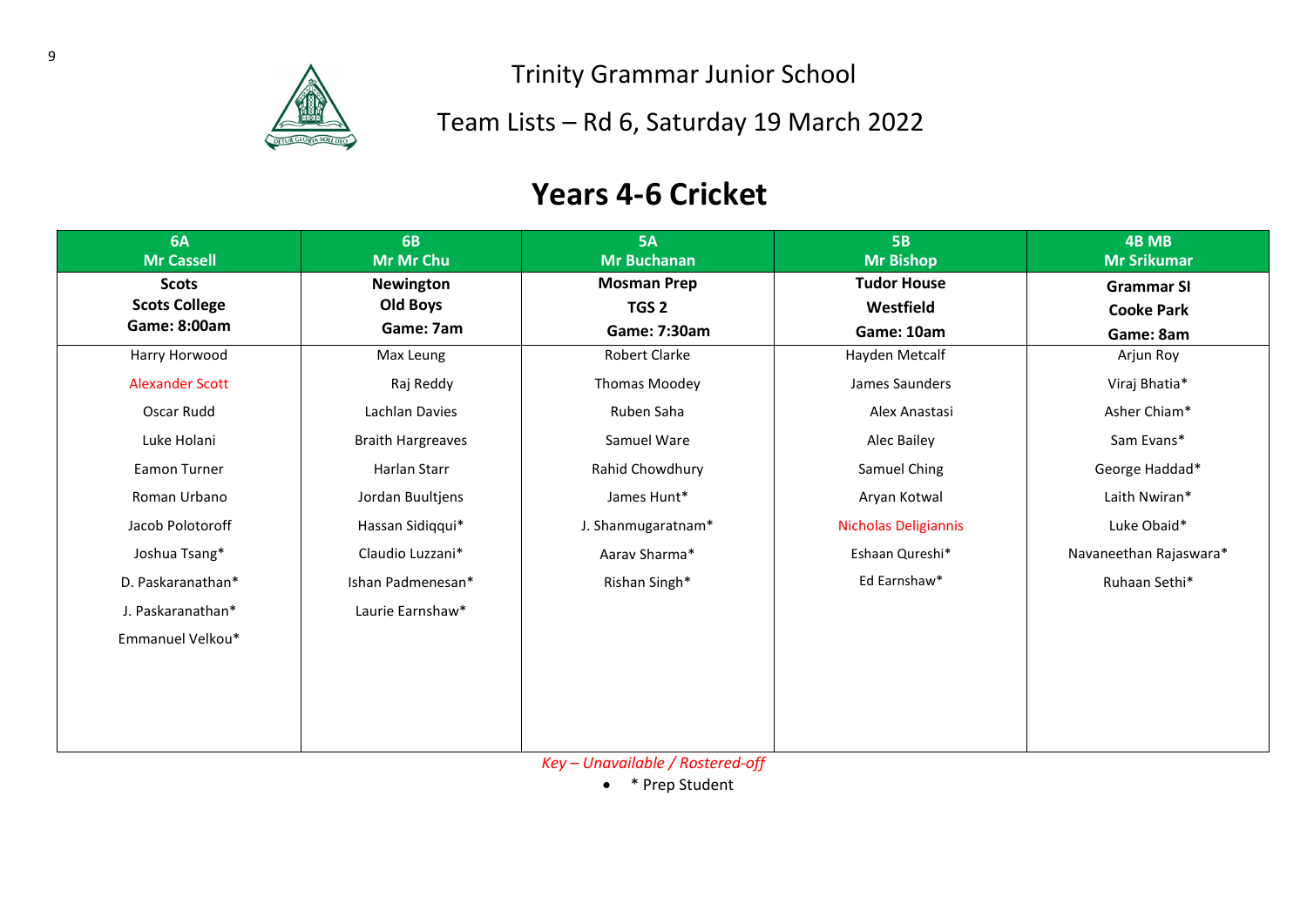

Team Lists – Rd 6, Saturday 19 March 2022

## **Year 5/6 Basketball**

| 1sts<br>Mr So                                                  | 2nds<br>Mr So                                                 | <b>3rds</b><br><b>Mrs Harrison</b>                            | 4ths<br><b>Mrs Harrison</b>                                | <b>5ths</b><br>Mr Cha                                          | <b>6ths</b><br>Mr Cha                                         | 7ths<br><b>Mrs Bradfield</b>                                                 | 8ths<br><b>Mrs Bradfield</b> |
|----------------------------------------------------------------|---------------------------------------------------------------|---------------------------------------------------------------|------------------------------------------------------------|----------------------------------------------------------------|---------------------------------------------------------------|------------------------------------------------------------------------------|------------------------------|
| <b>TGS Prep</b><br><b>TGS Sports Centre 1</b><br>Game: 10:15am | <b>TGS Prep</b><br><b>TGS Sports Centre 1</b><br>Game: 9:30am | <b>TGS Prep</b><br><b>TGS Sports Centre 1</b><br>Game: 8:45am | <b>TGS Prep</b><br><b>TGS Sports Centre 1</b><br>Game: 8am | <b>TGS Prep</b><br><b>TGS Sports Centre 2</b><br>Game: 10:15am | <b>TGS Prep</b><br><b>TGS Sports Centre 2</b><br>Game: 9:30am | <b>TGS Prep</b><br>TGS Sports Centre 2  TGS Sports Centre 2 <br>Game: 8:45am | <b>TGS Prep</b><br>Game: 8am |
| Daniel Orr                                                     | Justin Tsia                                                   | <b>Charles Russell</b>                                        | Lucas Vo                                                   | Ethan Choy                                                     | Joseph Monteleone                                             | Luca Farrell                                                                 | Mateo Lazanja                |
| <b>Hudson Lyttle</b>                                           | Ethan Soo                                                     | James Taouk                                                   | Moussa Choker                                              | Jayden Yang                                                    | Kobi Vickery                                                  | Jay Zhang                                                                    | Jacob Pitton                 |
| Xavier Jabbour                                                 | Austin da Silva                                               | <b>Finley Askew</b>                                           | Christian Antoniou                                         | Nathan Moses                                                   | Benji Nallaiah                                                | Jack Zhou                                                                    | Marco Pavic                  |
| Jason Lan                                                      | Geoffrey Batten                                               | Kyden Salim                                                   | Oliver Newton                                              | James Azizi                                                    | Baden Galletta                                                | Ryan La                                                                      | Kai Whitten                  |
| Oliver Power                                                   | Matthew Boumelhem                                             | Ewan Yam                                                      | Stephen Hanna                                              | Luke Nunez                                                     | Rafael Koutra                                                 | Chris Faragallah                                                             | Joseph Khoury                |
| Dean Mavraidis                                                 | Arthur Mansfield                                              | Zac Marques                                                   | Jacob Chan                                                 | Christopher Skouteris                                          | Shanaay Mehta                                                 | Elijah Harding                                                               | Andrew Zeng                  |
| Alexander Chung                                                | Zak Sukkar                                                    | Lachlan Tucker                                                | David Salim                                                | <b>Andrew Nicolopoulos</b>                                     | Mohammed Hijazi                                               | Sebastian Lamb                                                               | Tianyang Zhao                |
| <b>Matthew Portois</b>                                         | <b>Arles Hanning</b>                                          | Austin Albrighton                                             | Alexander Skepev                                           | Max Jarvis                                                     | Jeffrey Jiang                                                 | Nicolas Beke                                                                 | <b>Elliot Mak</b>            |
| Xavier Malas                                                   | Joshua Deiri                                                  | Adam Zhao                                                     | Patrick Crook                                              | Jackie Jiang                                                   | Ash Dao                                                       | Harry Carson                                                                 | Svetko Fazzari               |
| <b>Anthony Fanos</b>                                           | Felix Yao                                                     |                                                               | Alfie Romeo                                                | George Halvagi                                                 | Luis Kokotovich                                               | <b>Elliot Bargon</b>                                                         | Jake Luton                   |
|                                                                |                                                               |                                                               | Max Edwards                                                |                                                                |                                                               |                                                                              |                              |
|                                                                |                                                               |                                                               |                                                            |                                                                |                                                               |                                                                              |                              |
|                                                                |                                                               |                                                               |                                                            |                                                                |                                                               |                                                                              |                              |
|                                                                |                                                               |                                                               |                                                            |                                                                |                                                               |                                                                              |                              |
|                                                                |                                                               |                                                               |                                                            |                                                                |                                                               |                                                                              |                              |
|                                                                |                                                               |                                                               |                                                            |                                                                |                                                               |                                                                              |                              |
|                                                                |                                                               |                                                               |                                                            |                                                                |                                                               |                                                                              |                              |

*Key – Unavailable / Rostered-off*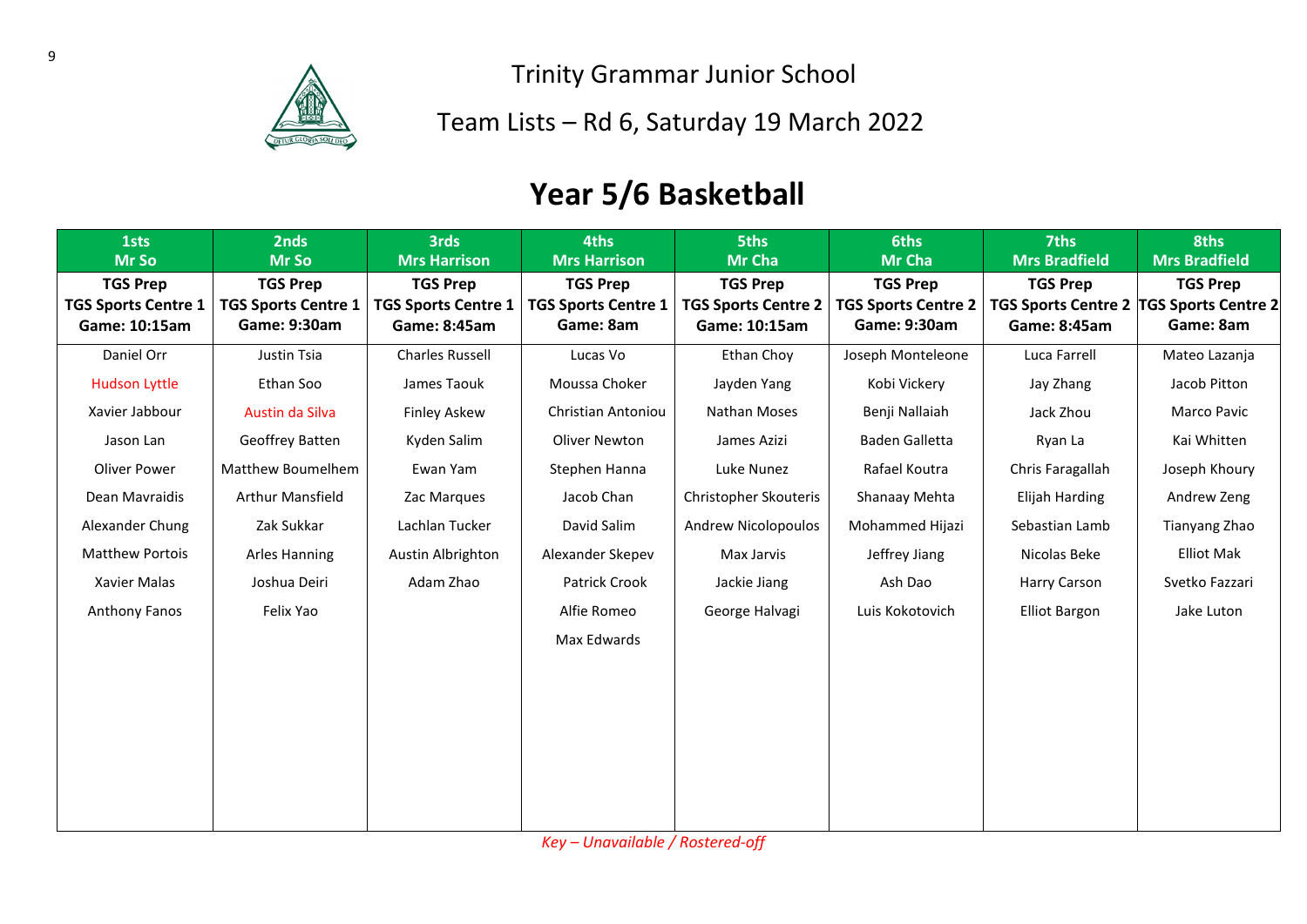

Team Lists – Rd 6, Saturday 19 March 2022

## **Year 4 Basketball**

| 4A<br>Mr Su                                                         | 4B<br>Mr Su                                                                                                      | 4C<br><b>Ms Best</b>                                             |
|---------------------------------------------------------------------|------------------------------------------------------------------------------------------------------------------|------------------------------------------------------------------|
| <b>Newington Lindfield</b><br><b>Lindfield Prep</b><br>Game: 7:30am | <b>Newington Lindfield</b><br><b>Lindfield Prep</b><br>Game: 8:15am                                              | <b>Newington Lindfield</b><br><b>Lindfield Prep</b><br>Game: 9am |
| Ryder Elsibai                                                       | Abbas Choker                                                                                                     | Aaron Thekkedath                                                 |
| Sam Ingram                                                          | Christopher Xu                                                                                                   | Ayden Youssef                                                    |
| Jacob Bechara                                                       | <b>Ethan Newling</b>                                                                                             | Zihao Ji                                                         |
| Jonah Chan                                                          | Hugo Song                                                                                                        | Steven Antoniou                                                  |
| Josh Malouf                                                         | Daniel Zhang                                                                                                     | Justin Wang                                                      |
| Leo Chen                                                            | Nessan Reidy                                                                                                     | Nathan Lesnie                                                    |
| Leon Armenis                                                        | Stefan Pucovski                                                                                                  | Kiran Mohanan                                                    |
| Tom da Silva                                                        | Lucas Cupac                                                                                                      | <b>Tomas Aschman</b>                                             |
| <b>Patrick Cornell</b>                                              | Nathan Zhang                                                                                                     | Kian Lieu                                                        |
|                                                                     | $\mathbf{u}$ , $\mathbf{u}$ , $\mathbf{u}$ , $\mathbf{u}$ , $\mathbf{u}$ , $\mathbf{u}$ , $\mathbf{u}$<br>$\sim$ | $\mathbf{r}$                                                     |

*Key – Unavailable / Rostered-off*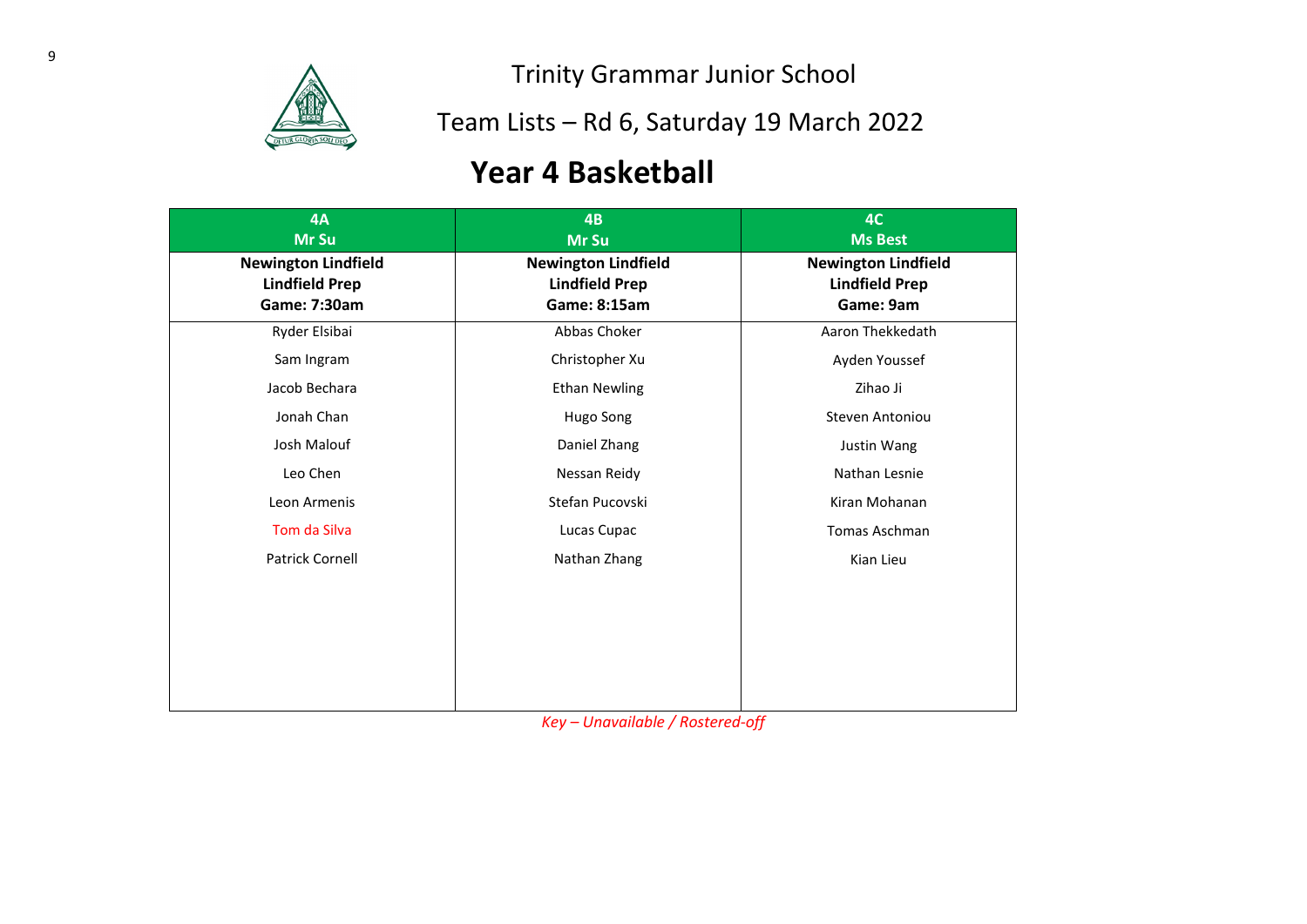

Team Lists – Rd 6, Saturday 19 March 2022

# **5/6 Tennis 5/6 Touch Football**

| <b>Mrs Cook</b>                                                 | 5/6 A Miss Martin                       | 5/6 B Mr Gannon/Miss Martin                  |
|-----------------------------------------------------------------|-----------------------------------------|----------------------------------------------|
| St. Ignatius<br><b>SIC Tennis Courts</b><br><b>Game: 8.00am</b> | Waverley<br>Queen's Park 9<br>Game: 9am | Waverley<br><b>Queen's Park</b><br>Game: 8am |
| Jack Lai                                                        | Jordan Armenis                          | Owen Li                                      |
| Dominic Lowe                                                    | Kai Pham                                | Aidan Gasiorowski                            |
| Terence Ho                                                      | <b>Michael Whiting</b>                  | Allan Shaba                                  |
| Darren Cai                                                      | Anthony Gittany                         | Xavier Hannan                                |
| Ralph Chammas                                                   | <b>Nathan Jones</b>                     | Nikolaus Freeman                             |
| <b>James Fang</b>                                               | Jack Maclean                            | Alexander Mezrani                            |
| Nicholas Ma                                                     | Samuel Walker                           | <b>Ben Fanous</b>                            |
| <b>Matthew Della Torre</b>                                      | Peter Katsiris                          | Sebastian*                                   |
| Aiden Tay                                                       | Louis Barca                             | Rory*                                        |
| James Ge                                                        | Jacob*                                  | Ethan*                                       |
|                                                                 | Noah *                                  | Harry*                                       |
|                                                                 | Jacob *                                 | Paul*                                        |
|                                                                 |                                         |                                              |

*Key – Unavailable / Rostered-off*